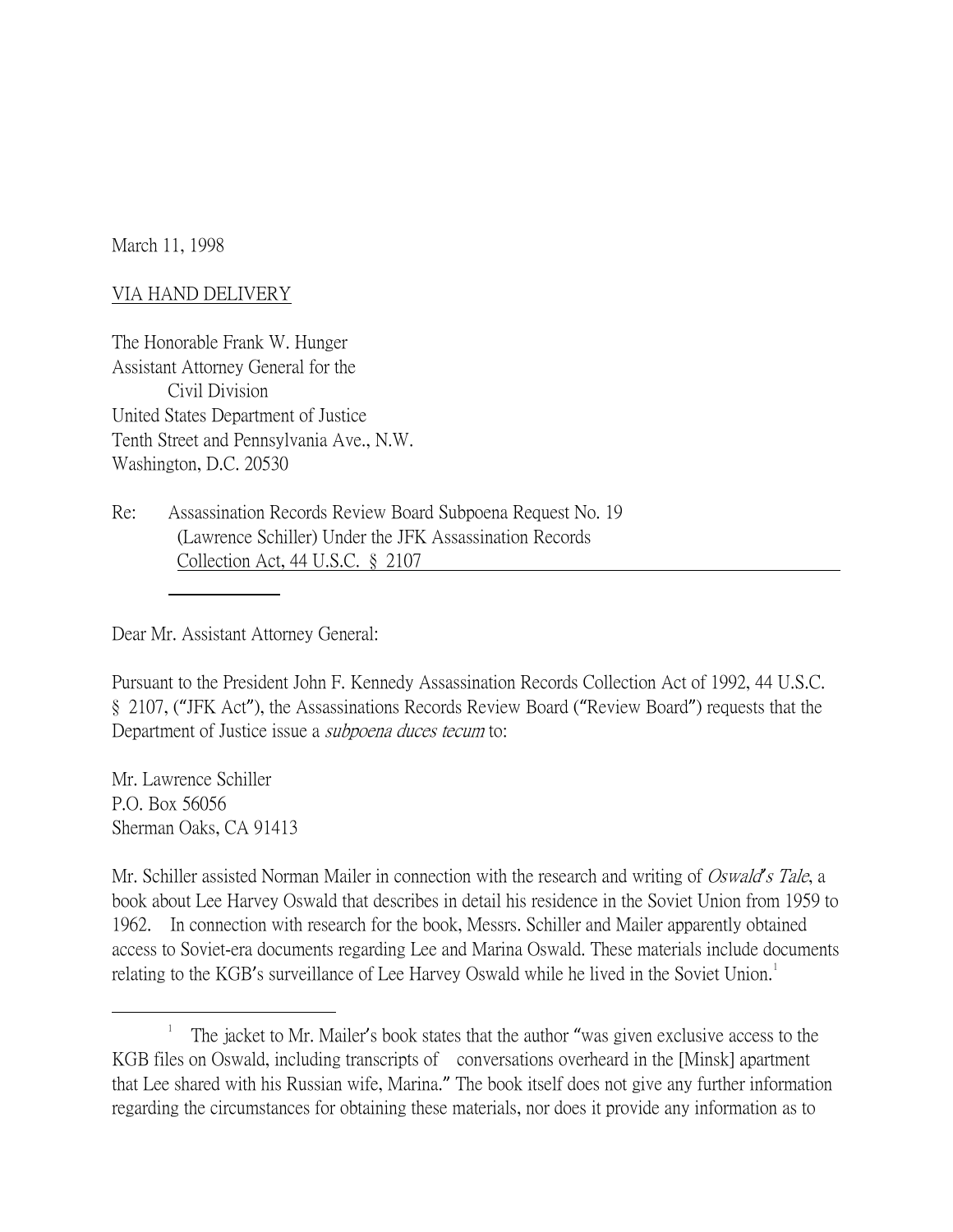the volume or identity of these files. However, the book purports to quote from KGB reports, observations, chronologies, and transcripts.

 $\overline{a}$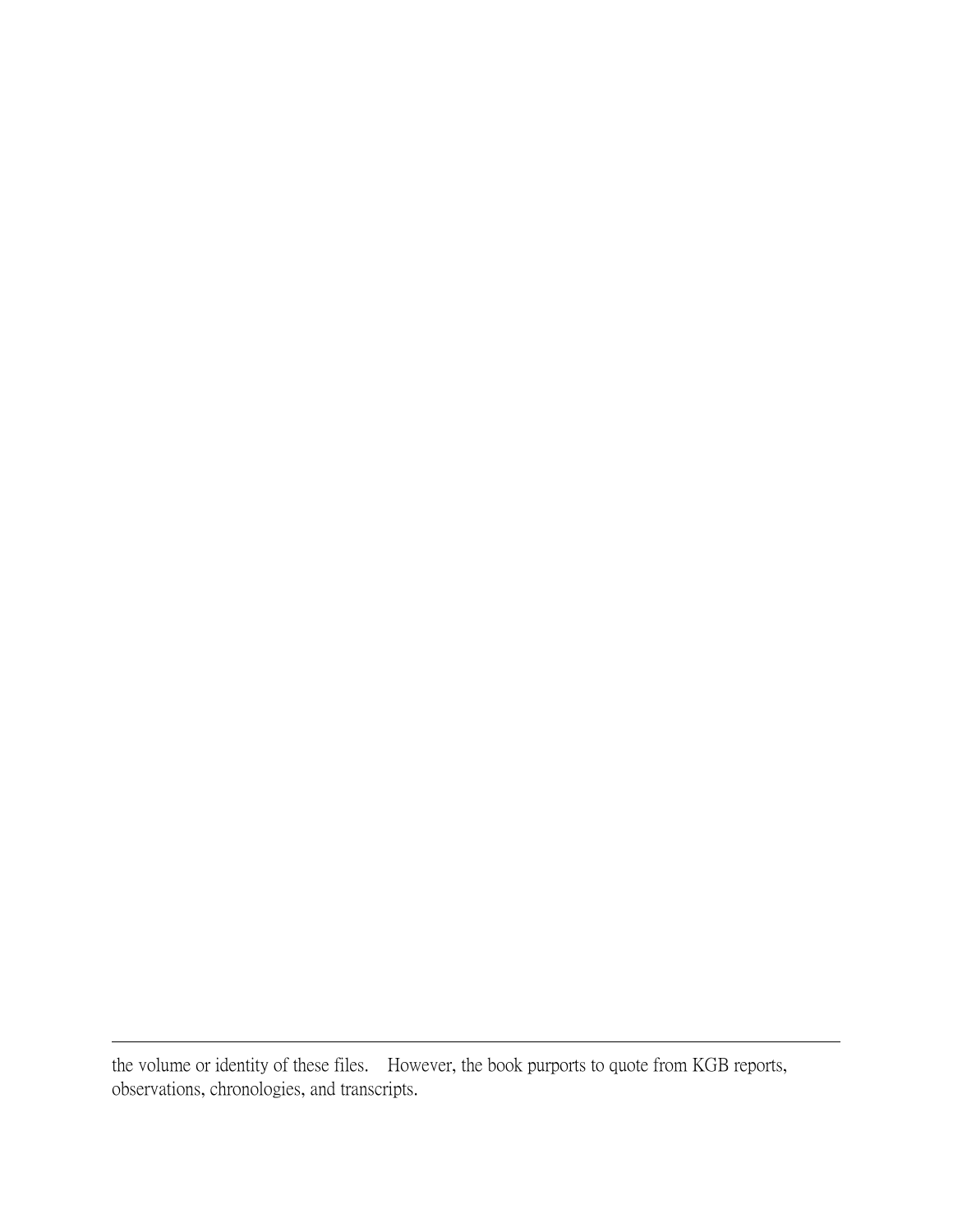These documents are unquestionably of historical importance. They record Oswald's activities and conversations during his two-year stay in the Soviet Union and, as such, provide further insight into who Oswald was and what he did prior to the assassination of President Kennedy. These records were never seen by the Warren Commission, the Church Committee, or the House Select Committee on Assassinations. These records have never been seen by the public, although they are relied upon, and extensively quoted, in Oswald*'*s Tale.

This subpoena is being sought as a last resort. Through the State Department, we have made diplomatic efforts to obtain these records from the Governments of Russia and Belarus, but have been unsuccessful to date. Unable to obtain the records from these Governments, we contacted Mr. Schiller to obtain copies of these records (it is our understanding that Mr. Schiller has the only copy of these records in the United States). Mr. Schiller declined to make these records available for our inspection and copying. Hence, we seek to issue this subpoena, which is limited to information and records from the former Soviet Union.

Obtaining copies of these records for public disclosure at the National Archives is clearly in the public interest. Accordingly, the subpoena seeks production of this material by Mr. Schiller so that it can be copied and made available to the public. The subpoena also seeks Mr. Schiller's testimony to authenticate the records as having been obtained from the Russian and Belarusian Governments. The date set for the production of these records, and for Mr. Schiller's appearance, is April 21, 1998 at the offices of the United States Attorney in Los Angeles, California.

Please do not hesitate to contact me if I may be of any further assistance.

Sincerely,

T. Jeremy Gunn Executive Director

Enclosure

cc: Art Goldberg, Esq. (Via Hand Delivery)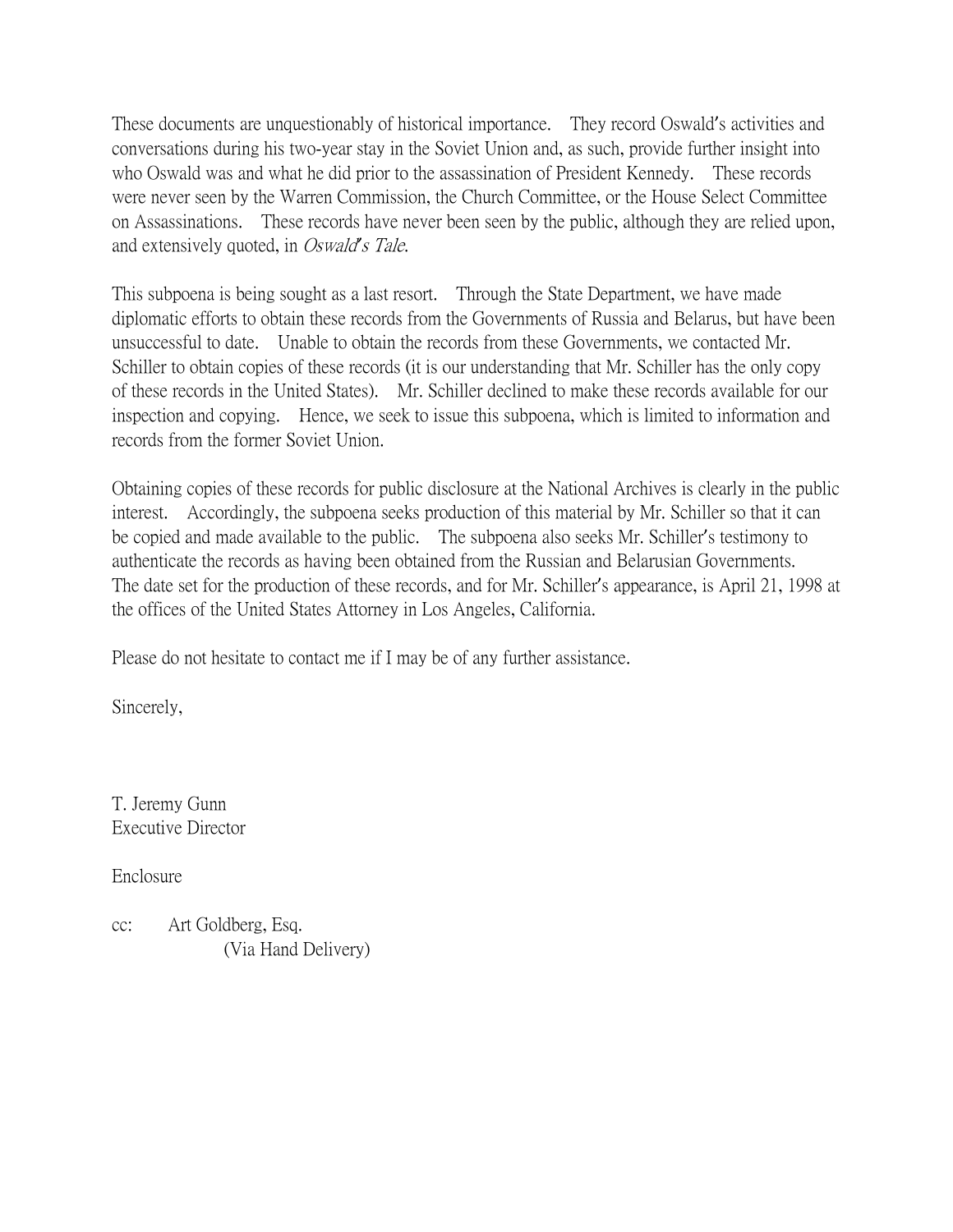## SUBPOENA DUCES TECUM FOR THE PRODUCTION OF DOCUMENTS AND APPEARANCE FOR TESTIMONY BEFORE THE ASSASSINATION RECORDS REVIEW BOARD

TO: Mr. Lawrence Schiller P.O. Box 56056 Sherman Oaks, CA 91413

## YOU ARE HEREBY REQUIRED AND DIRECTED, PURSUANT TO 44 U.S.C. § 2107, TO APPEAR BEFORE:

T. Jeremy Gunn, Executive Director and General Counsel of the Assassination Records Review Board, at the offices of the United States Attorney in Los Angeles located in the Old Federal Building, 300 N. Los Angeles Street, Suite 7516, Los Angeles, California 90012, on April 21, 1998 at 9:00 a.m., and at the same time each day thereafter, until the taking of testimony is complete, or at such other mutually agreeable time and place, to testify under oath regarding information or records your possession, custody, or control and that relate to the assassination of President Kennedy, including the records identified in Attachment A hereto.

YOU ARE HEREBY REQUIRED to produce and to make available for inspection and copying or reproduction at said time and place books, records, correspondence, notes, diaries, electronic recordings, photographs, motion pictures, documents, or other objects that are in the possession, custody, or control of Mr. Lawrence Schiller and which are described in Attachment A hereto.

The production of documentary material in response to this subpoena must be made by Mr. Schiller under a sworn certificate. Accordingly, please review and execute the attached Certificate of Compliance to verify that you have complied with the subpoena.

Inquiries concerning compliance with this subpoena should be directed to: T. Jeremy Gunn, Executive Director and General Counsel, Assassination Records Review Board, 600 E Street, N.W., 2nd Floor, Washington, D.C. 20530, (202) 724-0088; (FAX) (202) 724-0457.

| ISSUED AT   |                 |        |
|-------------|-----------------|--------|
| <b>THIS</b> | DAY OF          | , 1998 |
| By:         |                 |        |
|             | FRANK W. HUNGER |        |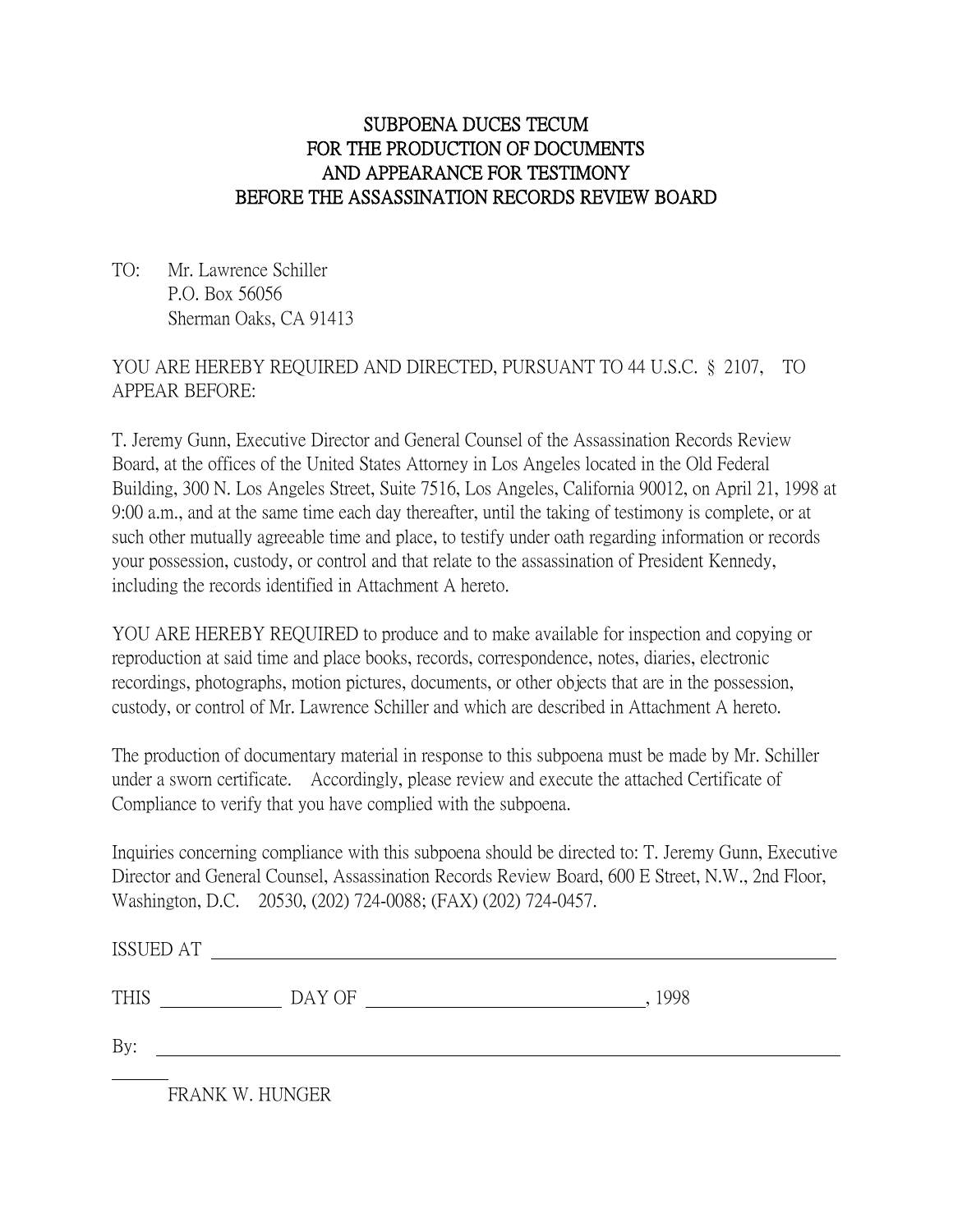Assistant Attorney General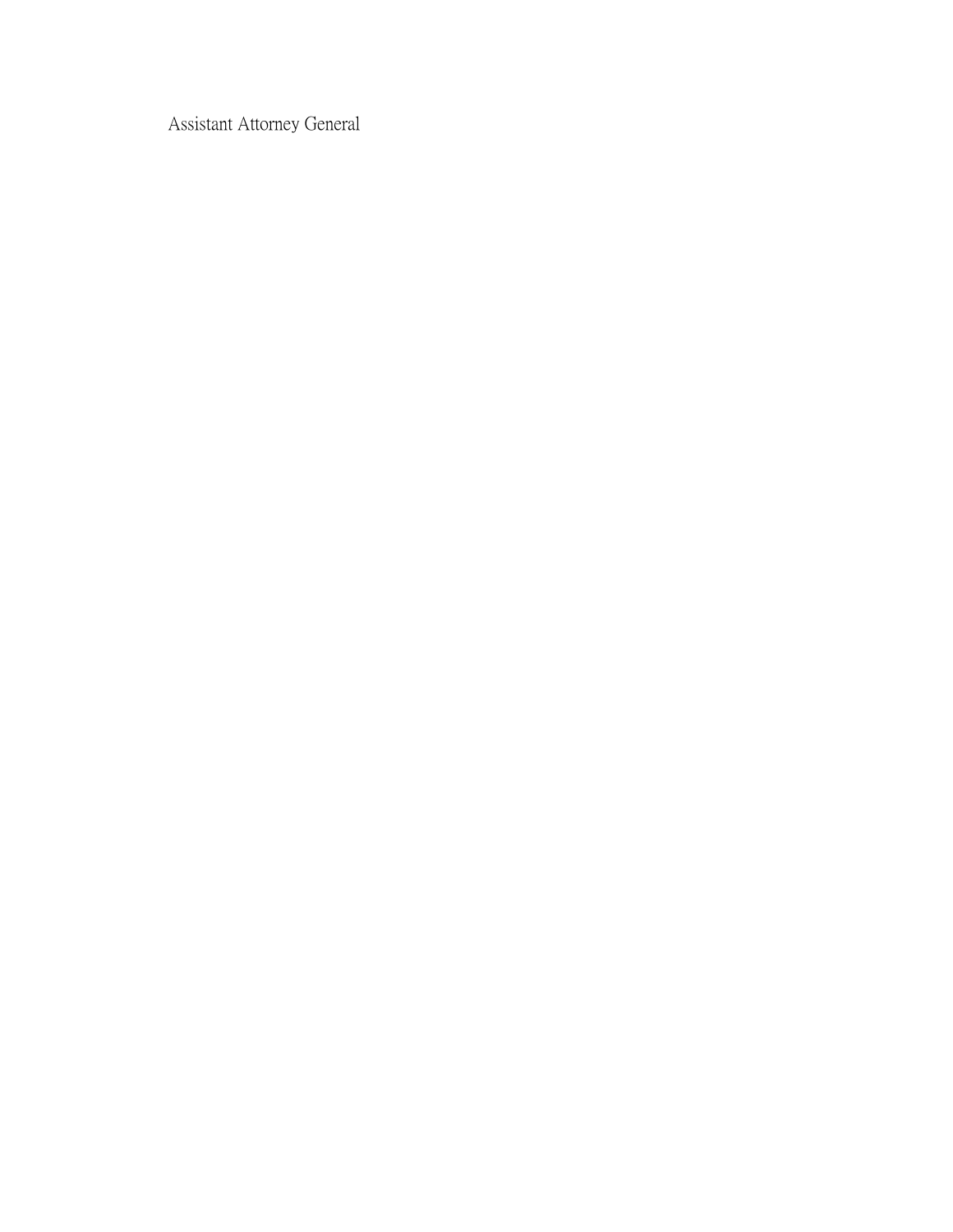# ATTACHMENT A

### A. DEFINITIONS AND INSTRUCTIONS

1. "You" refers to Mr. Lawrence Schiller and includes all employees and agents of Mr. Schiller, or other individuals acting on his behalf, who may have possession, custody or control of the records identified in this subpoena.

2. "Records in your possession, custody, or control" refers to records (to the extent requested in the subpoena) that are in the physical custody of the Mr. Schiller, or records to which Mr. Schiller has control or legal custody or access.

3. "Soviet or KGB records" refers to all KGB or other records created by or on behalf of the former Soviet Union and any of its governmental or intelligence agencies, including, but not limited to, KGB reports, observations, chronologies, and transcripts relied upon, or quoted, in Oswald*'*s Tale. "Soviet or KGB records" includes, without limitation, records that may have been obtained directly or indirectly from the Governments of Belarus or Russia.

4. "And" and "or" and the use of the singular or plural of any noun should be understood in the broadest reasonable sense and should be construed inclusively as requesting the largest number of records.

5. "Document" or "record" should be understood broadly, as reflected in Rule 34(a), Fed. R. Civ. P., to include, without limitation, records, diaries, calendars, handwritten notes, memoranda, drawings, photographs, audio recordings, motion pictures, and correspondence. It also includes any tangible objects or artifacts. However, you are not required to bring with you any commercially published documents (including books, articles, videotapes, or audiotapes) that might otherwise be called for by this subpoena.

6. To the extent that you do not comply with any particular request, you should comply with all remaining requests and be prepared to explain the basis for not complying with the particular request.

7. To the extent that you do not produce one or more records that are otherwise responsive to this subpoena, please identify (for each document that is not produced): (a) the date of the document; (b) the author; (c) the general subject matter of the document; and (d) the reason why you are unable to make the document available.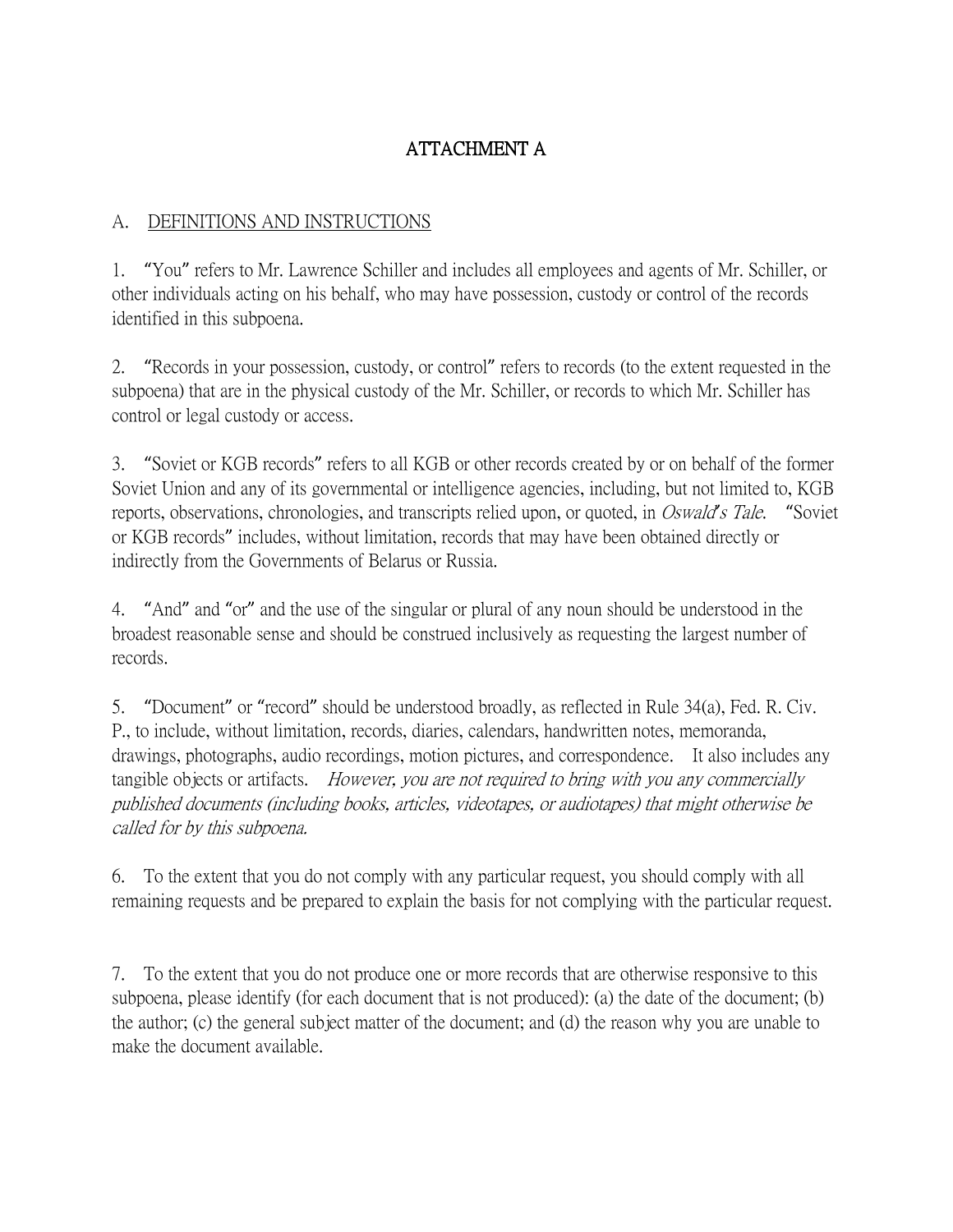## B. PAPERS, DOCUMENTS, AND RECORDS REQUESTED

YOU ARE HEREBY REQUIRED to bring all documents or other records in your possession, custody or control, including memoranda, correspondence, notes, drawings, photographs, audio recordings, and films, that discuss, refer to, relate to, reflect, or consist of the following (subject to the limitations above):

- 1. All inventories, indices, and other records that identify or describe the Soviet or KGB records to which you or Norman Mailer had access.
- 2. All Soviet or KGB records relating to the assassination of President Kennedy, Lee Harvey Oswald, or Marina Oswald (maiden name Prusakova).
- 3. All English-language translations of the Soviet or KGB records requested in item no. 2 above.
- 4. All documents relating to communications with the Belarusian or Russian Governments with respect to the Soviet or KGB records requested in item no. 2 above, including any communications regarding the authenticity of these Soviet or KGB records.